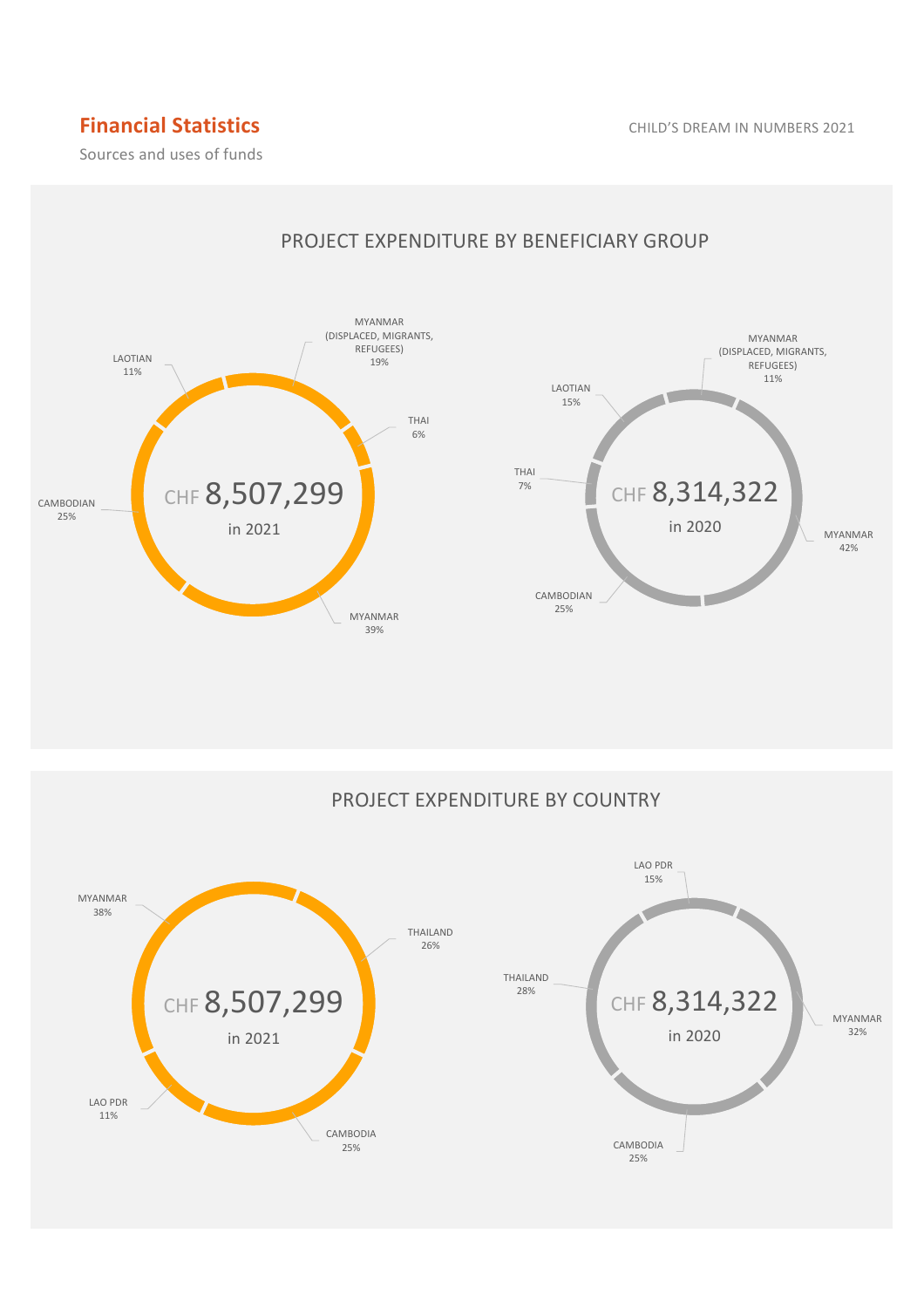## PROJECT EXPENDITURE BY FOCUS GROUP



## BENEFICIARY COUNT BY GROUP

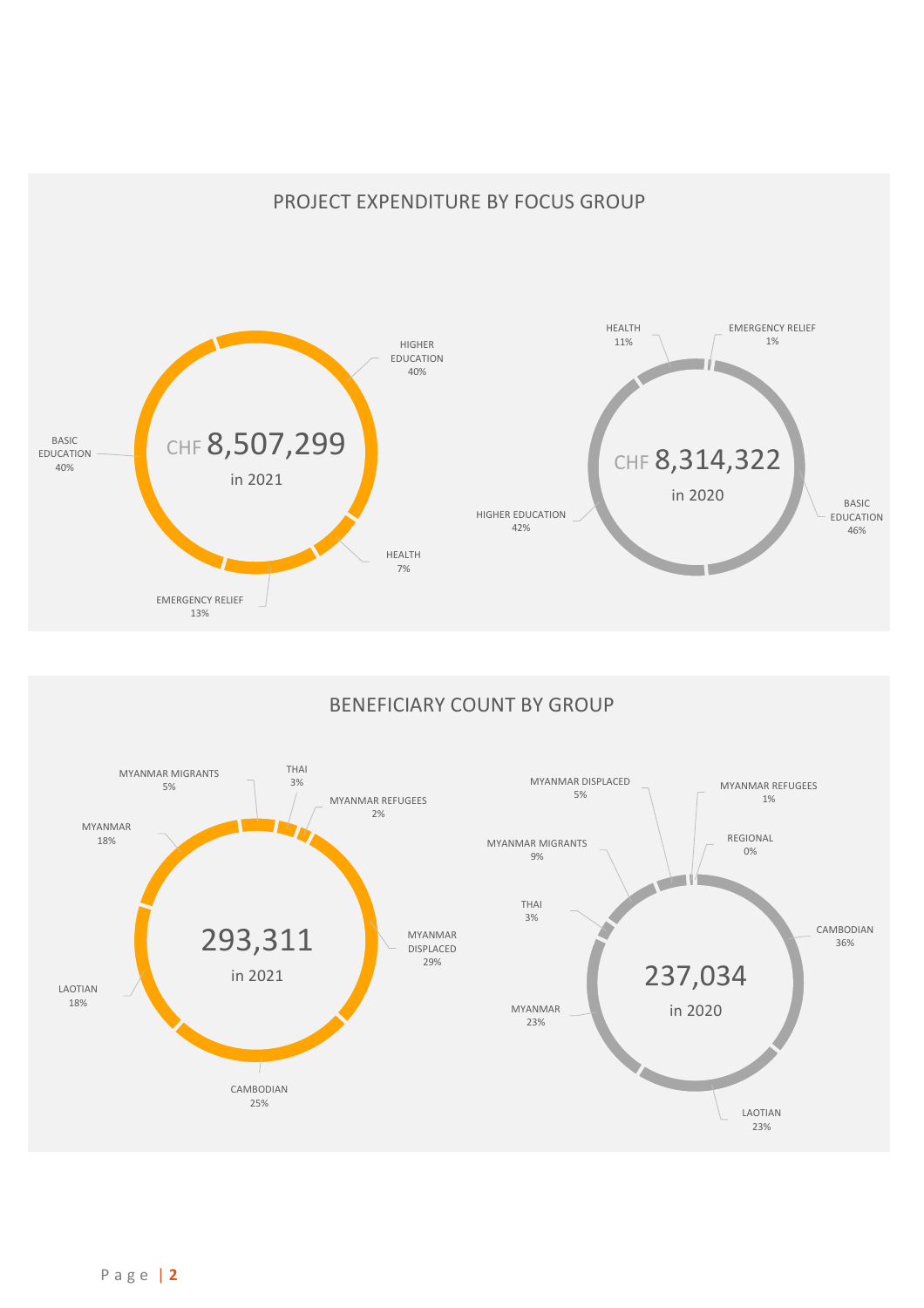

TYPE OF DONORS

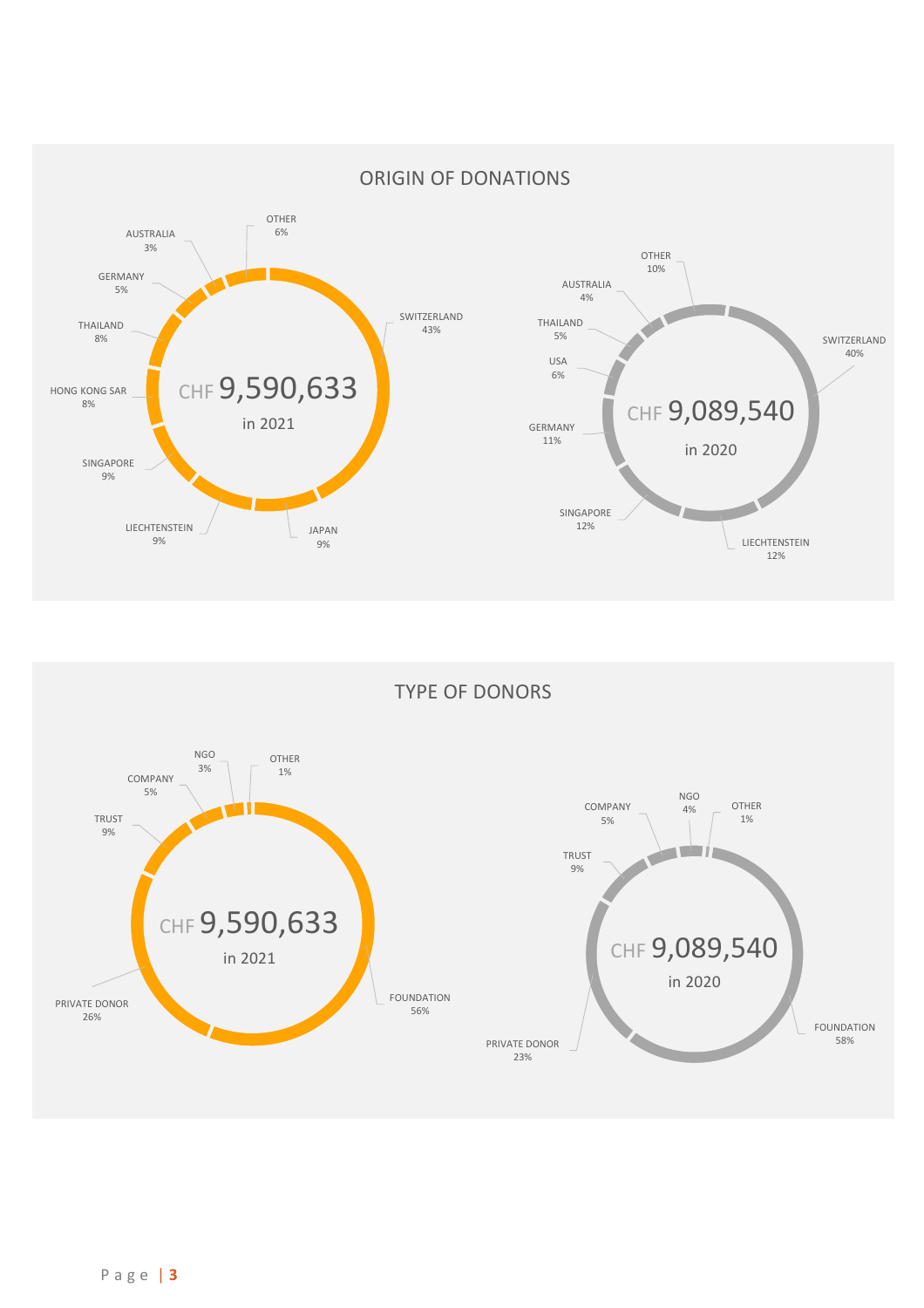## DONATION VOLUME

(m CHF) vs. admin. costs (%)



Y e a r

\* Average admin cost of ZEWO-approved (Swiss) NGOs *(SOURCE Study by ZEWO 2020)*